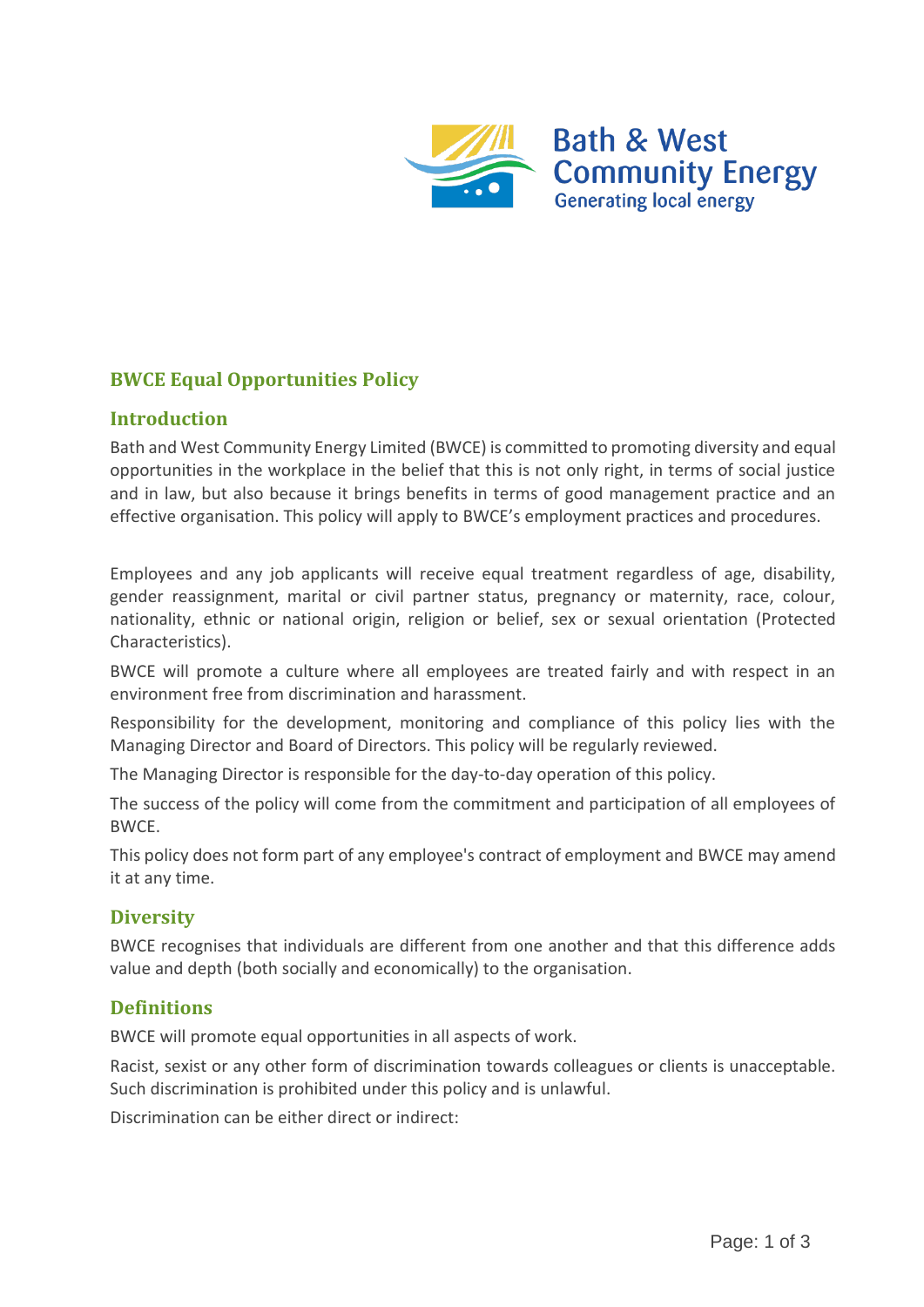**Direct discrimination -** this is treating someone less favourably because of a Protected Characteristic. For example, rejecting a job applicant because of their religious views or because they might be gay.

**Indirect discrimination –** this is a provision, criterion or practice that applies to everyone but adversely affects people with a particular Protected Characteristic more than others, and is not justified. For example, requiring a job to be done full-time rather than part-time would adversely affect women because they generally have greater childcare commitments than men. Such a requirement would be discriminatory unless it can be justified.

**Harassment:** this includes sexual harassment and other unwanted conduct related to a Protected Characteristic, which has the purpose or effect of violating someone's dignity or creating an intimidating, hostile, degrading, humiliating or offensive environment for them. Harassment is dealt with further in our Anti-harassment and Bullying Policy.

**Victimisation:** retaliation against someone who has complained or has supported someone else's complaint about discrimination or harassment.

**Disability discrimination:** this includes direct and indirect discrimination, any unjustified less favourable treatment because of the effects of a disability, and failure to make reasonable adjustments to alleviate disadvantages caused by a disability.

## **Statement of Policy**

BWCE recognises that certain groups and individuals in society are discriminated against on grounds including race, nationality, ethnic origin, gender, marital status, disability, religion, age, or sexual orientation. BWCE recognises that discrimination may be embedded in our patterns of education, housing, employment, social interaction and political participation.

It is policy that no employee or prospective employee will receive less favourable treatment than any other nor will be disadvantaged by any circumstances, conditions or requirements which cannot be justified fairly and objectively.

Individual staff members are responsible for demonstrating the standards of a workplace that is free from discrimination. All complaints of discrimination will be dealt with seriously regardless of the seniority of those involved.

Any breaches of this policy will be investigated and may result in disciplinary action. If any staff member is found to have knowingly discriminated against an individual, they may also be liable under law for their actions.

## **What staff can expect of BWCE**

**Recruitment and promotion** – BWCE recognises that equal opportunities underpin every stage of the recruitment and selection process.

All vacancies will be advertised internally and externally as appropriate.

Application forms and other supporting material will be free of questions or requests for information from which inferences could be drawn as to the status of an individual that are irrelevant to the job description. Information on age, marital status, ethnicity etc. will only be collected for monitoring purposes.

All job descriptions and person specifications will be clear and objective, identifying only skills, qualifications, experience, abilities and any other factors that are needed to perform the job.